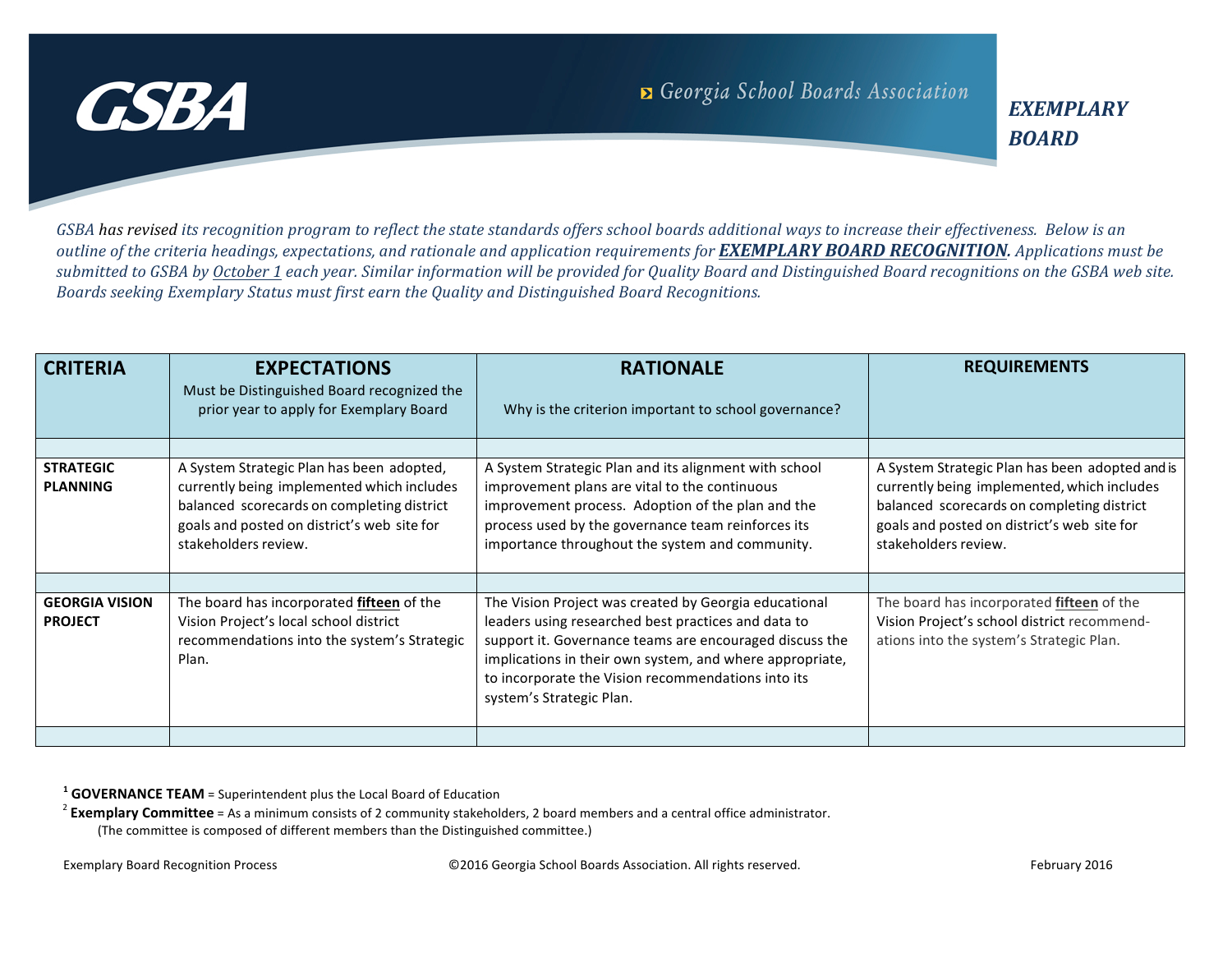| <b>ASSESSMENT</b>                                                                   | The Governance Team <sup>1</sup> conducts a Self-<br>Assessment using a Self-Assessment<br>Instrument, and then an Exemplary<br><b>Committee<sup>2</sup></b> (composed of different<br>members than Distinguished Committee)<br>conducts an assessment using the same<br>instrument. The board will review the EC<br>recommendations for further consideration.<br>(GSBA Governance Team Self-Assessment<br>instrument or equivalent instrument can be<br>used.) | Members of a local school board are to "manage and<br>control" and make decisions on many aspects of public<br>school operations. The school board's day-to-day<br>responsibilities are generally delegated to the<br>superintendent.<br>This criterion assesses the processes, procedures and best<br>practices utilized by the Governance Team in providing<br>school district leadership.                                                                                             | The Governance Team conducts a Self-<br>Assessment using a Self-Assessment<br>Instrument, and then an Exemplary Committee<br>(composed of different members than<br>Distinguished Committee) conducts an<br>assessment using the same instrument. The<br>board will review the EC recommendations<br>for further consideration. (GSBA Governance<br>Team Self-Assessment instrument or<br>equivalent instrument can be used.)<br>Additional assessment options are being<br>considered. |
|-------------------------------------------------------------------------------------|------------------------------------------------------------------------------------------------------------------------------------------------------------------------------------------------------------------------------------------------------------------------------------------------------------------------------------------------------------------------------------------------------------------------------------------------------------------|------------------------------------------------------------------------------------------------------------------------------------------------------------------------------------------------------------------------------------------------------------------------------------------------------------------------------------------------------------------------------------------------------------------------------------------------------------------------------------------|-----------------------------------------------------------------------------------------------------------------------------------------------------------------------------------------------------------------------------------------------------------------------------------------------------------------------------------------------------------------------------------------------------------------------------------------------------------------------------------------|
|                                                                                     |                                                                                                                                                                                                                                                                                                                                                                                                                                                                  |                                                                                                                                                                                                                                                                                                                                                                                                                                                                                          |                                                                                                                                                                                                                                                                                                                                                                                                                                                                                         |
| <b>SUPERINTENDENT</b><br><b>EVALUATION</b><br>§ GA Code 20-2-<br>210                | The annual Superintendent Evaluation<br>Instrument, as a minimum, incorporates the<br>Strategic Plan District Goals. (GSBA<br>Superintendent Evaluation Instrument or<br>equivalent instrument can be used)                                                                                                                                                                                                                                                      | The board, as part of the Governance Team, is required by<br>state law to annually evaluate the superintendent's<br>performance. The evaluation instrument should address<br>the specific goals to be evaluated and identify evidence of<br>performance. The Superintendent Evaluation Instrument<br>should be linked to the System's Strategic Plan.                                                                                                                                    | The annual Superintendent Evaluation<br>instrument, as a minimum, incorporates the<br>Strategic Plan District Goals.<br>(GSBA Superintendent evaluation instrument or<br>equivalent instrument can be used)                                                                                                                                                                                                                                                                             |
|                                                                                     |                                                                                                                                                                                                                                                                                                                                                                                                                                                                  |                                                                                                                                                                                                                                                                                                                                                                                                                                                                                          |                                                                                                                                                                                                                                                                                                                                                                                                                                                                                         |
| <b>LOCAL BOARD OF</b><br><b>EDUCATION</b><br><b>TRAINING</b><br><b>REQUIREMENTS</b> | The State Board of Education annual<br>training requirements are exceeded by a<br>minimum of three additional credit hours<br>for all Governance Team members.                                                                                                                                                                                                                                                                                                   | As part of the training program adopted by the State Board<br>of Education, the Georgia Department of Education must<br>confirm board member training credit hours. The GSBA<br>Exemplary Board recognition program recognizes local<br>boards of education that exceed the training requirements.<br>All board members must exceed the minimum<br>requirements by three additional hours, or 18 credit hours<br>for new board members and 12 credit hours for veteran<br>board members. | The State Board of Education annual training<br>requirements are exceeded by a minimum of<br>three additional credit hours for all<br>Governance Team members.<br>Additional credit hours will be considered from<br>state approved and non-state approved<br>training providers. Documentation of<br>completed courses is mandatory.                                                                                                                                                   |
|                                                                                     |                                                                                                                                                                                                                                                                                                                                                                                                                                                                  | Accreditation is considered an external measure of the                                                                                                                                                                                                                                                                                                                                                                                                                                   | The local board of education and school district                                                                                                                                                                                                                                                                                                                                                                                                                                        |
| <b>ACCREDITATION</b>                                                                | The local board of education and school<br>district comply with standards of all selected<br>accreditation associations applicable.                                                                                                                                                                                                                                                                                                                              | quality of education provided in a school district. The valid<br>external measures with required best practices and the<br>impact on student scholarships make this criterion                                                                                                                                                                                                                                                                                                            | comply with standards of all selected<br>accreditation associations applicable.                                                                                                                                                                                                                                                                                                                                                                                                         |

<sup>1</sup> **GOVERNANCE TEAM** = Superintendent plus the Local Board of Education

<sup>2</sup> **Exemplary Committee** = As a minimum consists of 2 community stakeholders, 2 board members and a central office administrator.

(The committee is composed of different members than the Distinguished committee.)